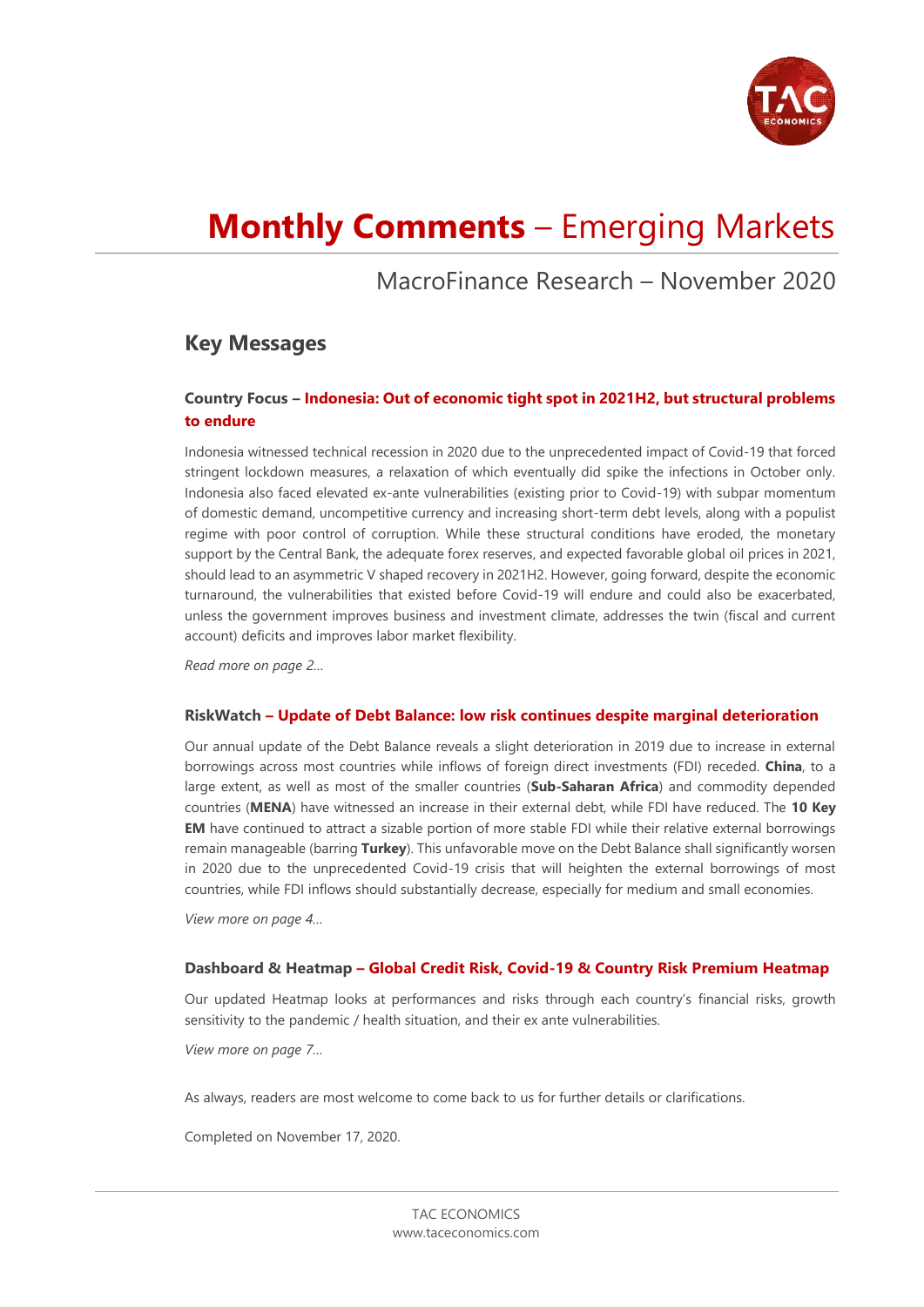# **Country Focus – Indonesia: Out of economic tight spot in 2021H2, but structural problems to endure**

*Indonesia witnessed technical recession in 2020 due to the unprecedented impact of Covid-19 that forced stringent lockdown measures, a relaxation of which eventually did spike the infections in October only. Indonesia also faced elevated ex-ante vulnerabilities (existing prior to Covid-19) with subpar momentum of domestic demand, uncompetitive currency and increasing short-term debt levels, along with a populist regime with poor control of corruption. While these structural conditions have eroded, the monetary support by the Central Bank, the adequate forex reserves, and expected favorable global oil prices in 2021, should lead to an asymmetric V shaped recovery in 2021H2. However, going forward, despite the economic turnaround, the vulnerabilities that existed before Covid-19 will endure and could also be exacerbated, unless the government improves business and investment climate, addresses the twin (fiscal and current account) deficits and improves labor market flexibility.*

#### **Worsening Economic and Financial Risk**

Over the past two years, Indonesia's Eco. & Fin. Risk ratings has steeply deteriorated (51-C in 2020Q3) because of the significant fall in our leading indicator for domestic demand, of an upward revision in external debt that has deteriorated the Debt and the Liquidity Balances, and of the persistent currency overvaluation. This deterioration in Eco. & Fin. Risk ratings, along with worsening Political Risk ratings (populist government of President J. Widodo's undermining the independence of institutions) is reflected in the elevated index of ex-ante vulnerability.

#### **Indonesia: Country-Risk Assessment under Covid**

*Ex-ante Vulnerability*, *Global Credit Risk* and *Growth Sensitivity to Covid* from 0 (best) to100 (worst)

|                                       | Indonesia |
|---------------------------------------|-----------|
| Eco. & Fin. Risk rating               | 51        |
| Political Risk rating                 | 51        |
| <b>Ex-ante Vulnerability</b>          | 67        |
| <b>Liquidity Risk</b>                 | 61        |
| <b>Fx Debt Risk</b>                   | 29        |
| Corporate Risk                        | 52        |
| Sovereign Risk                        | 49        |
| <b>Global Credit Risk</b>             | 48        |
| Covid Health Situation                | 60        |
| <b>Health Vulnerability</b>           | 100       |
| Stringency of lockdowns               | 34        |
| International Trade - Supply chains   | 30        |
| International Trade -Demand-side      | 34        |
| <b>Growth Sensitivity to Covid-19</b> | 42        |

Source: TAC ECONOMICS

Since the pandemic, Indonesia has entered technical recession (first time since the Asian Financial Crisis in 1998) even as the GDP contraction eased in 2020Q3 (- 3.5% y/y after -5.3% in Q2) given a mechanic collapse in both demand and production directly related to stringent lockdown measures. In addition, our Global Credit Risk metric has deteriorated with increase in amortization (from 21bn\$ to 74bn\$ in 2020) worsening the Liquidity Risk, and an increase in external borrowings has elevated Sovereign Risk. Moreover, the epidemic itself is yet to taper significantly (despite recent favorable inflection), hence maintaining the economic recovery trajectory still uncertain.

**Indonesia: Risk-Scores on Fundamental Balances**





Source: TAC ECONOMICS

#### **Challenges on the road to recovery**

The peak of the stringent lockdown measures that crippled economic activity is unlikely to be repeated despite resurgence of new Covid-19 cases peaking in early October 2020. Yet, business conditions remain subpar (Manufacturing PMI at 47.8 in Oct. 2020), the household confidence level remains mediocre, and slow implementation of policy support (fiscal package equivalent to 4% of GDP) indicate that a faster recovery would not materialize before 2021. Moreover, the Indonesian Rupiah, which is already significantly overvalued (about 20% against its main competitors) is expected to further strengthen next year (USD/IDR 13,500-13,700 in 2020Q2) due to more favorable global prices (but it will erode further its export earnings).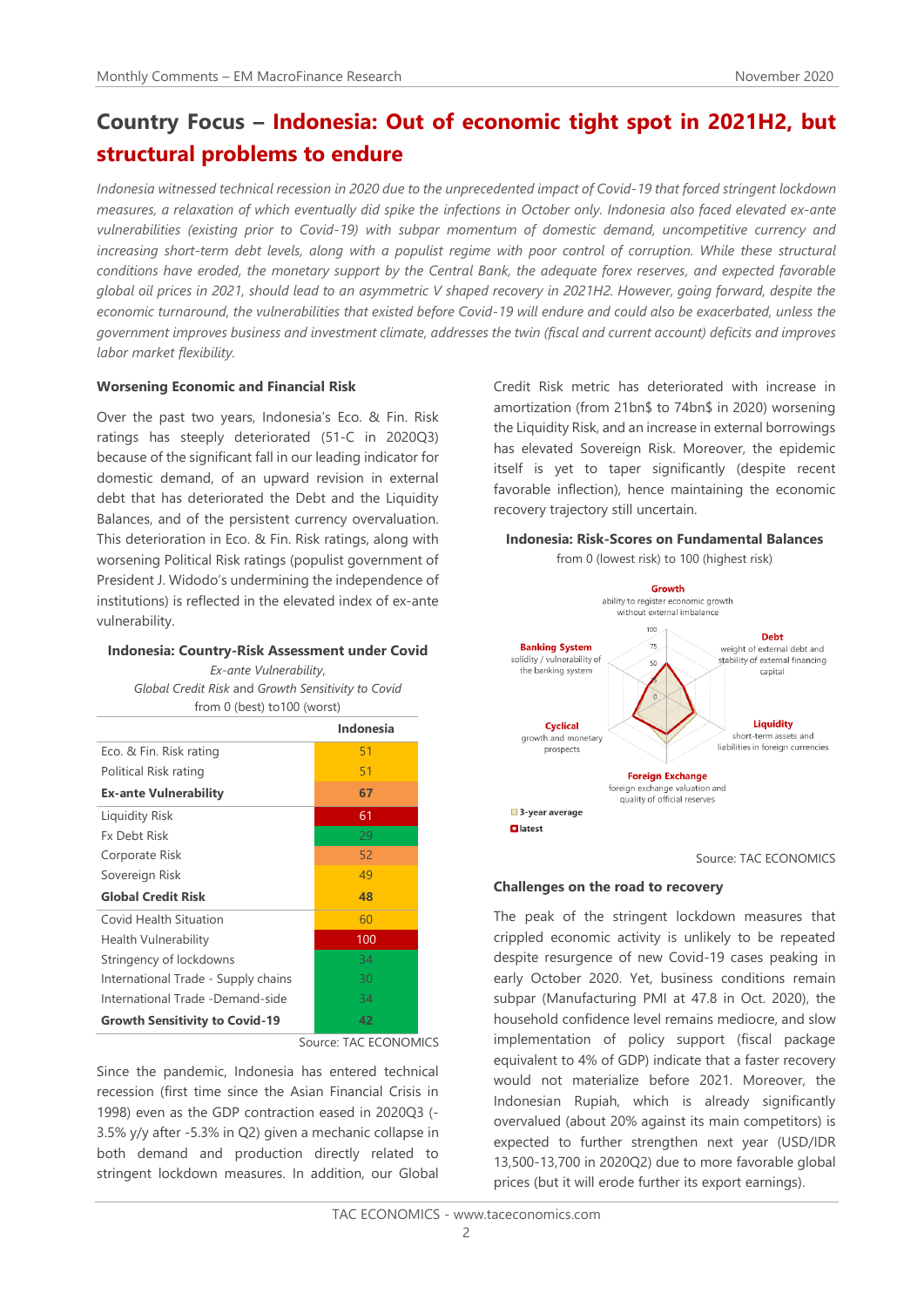#### **A recovery nonetheless**

Even with the ample challenges, Indonesia enjoys a few strong fundamentals, along with some propitious factors that would help in an economic rebound in 2021. The strong foreign reserves (USD 130bn in Oct. covering close to 8 months of imports), contained inflationary pressure (+1.4% y/y in Oct.), well capitalized banking sector (capital adequacy ratio above 20%), an expected increase in global oil prices (65\$/bl in 2021-end), faster than expected recovery of the Chinese economy, and Central Bank's liquidity injection (a cumulative 100bps cut in policy rate through the year, and bond purchases in the primary market) should facilitate an asymmetric V-shaped economic recovery. GDP contraction is expected reach only -2% y/y in 2020, a narrower contraction especially when compared to other G20 countries; it will be followed by +6% rebound in 2021.

However, this recovery does not obliterate the structural challenges that existed prior to Covid-19 crisis. The government needs to address its twin deficits, improve revenue generation, improve labor market flexibility and enhance its business climate to attract investment.

#### **Revision of external debt data:**

This month's RiskMonitor update incorporates new data on external debt for 2019 (cf. detailed analysis in the RiskWatch section, page 4), with significant upward revision on debt servicing for 2018-2025. Consequently, higher principal repayments lead entails mediocre degradation of Indonesia's trajectory on the Debt and Liquidity Balances, as well as upward move of the average Economic and Financial Risk ratings (to 50.8-C in 2020Q3 from 45.1-C in 2020Q2), pointing to some potential short-term financial vulnerability and tense external debt's sustainability.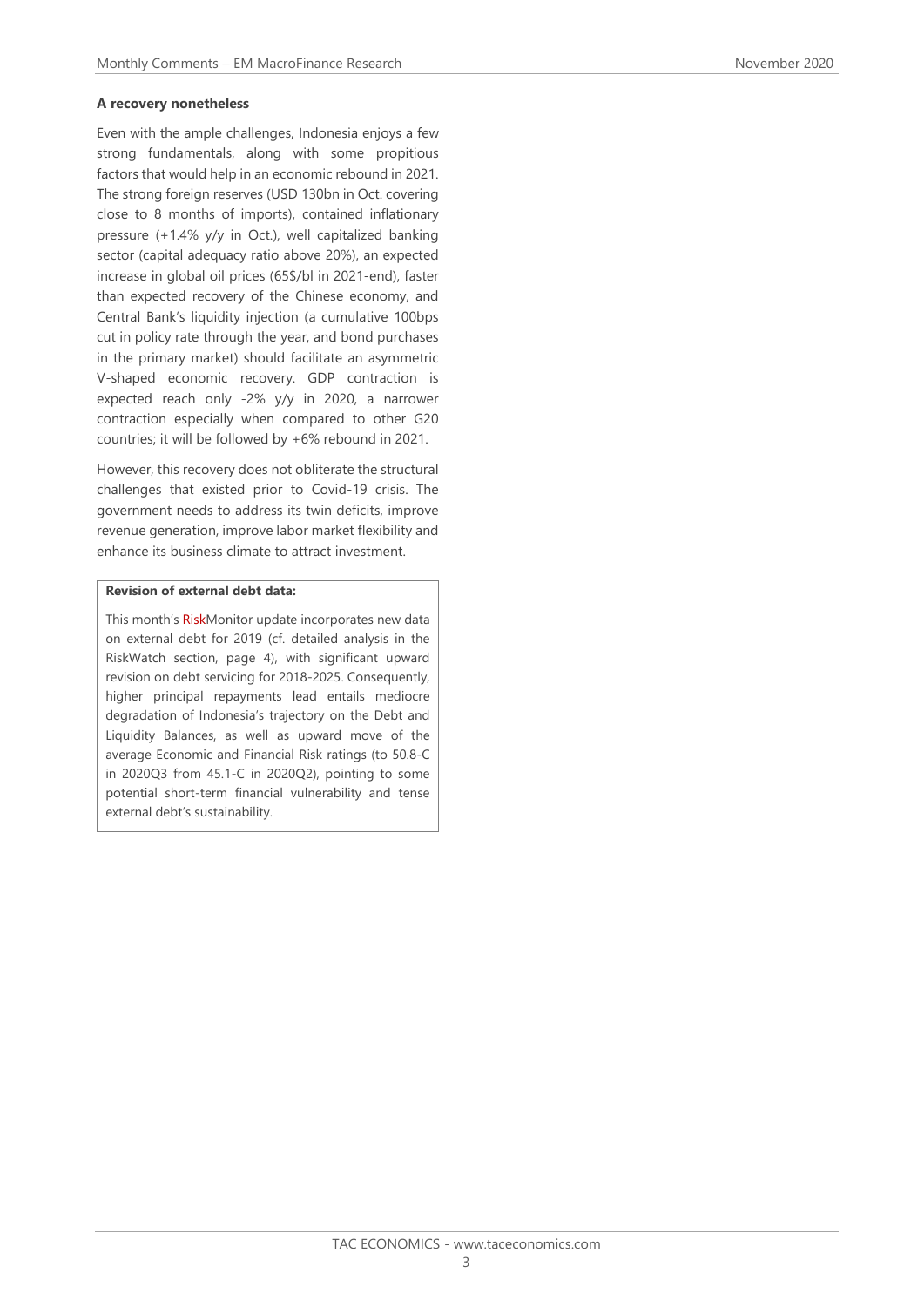# **RiskWatch – Update of Debt Balance:** *low risk* **continues despite marginal deterioration**

*Our annual update of the Debt Balance reveals a slight deterioration in 2019 due to increase in external borrowings across most countries while inflows of foreign direct investments (FDI) receded. China, to a large extent, as well as most of the smaller countries (Sub-Saharan Africa) and commodity depended countries (MENA) have witnessed an increase in their external debt, while FDI have reduced. The 10 Key EM have continued to attract a sizable portion of more stable FDI while their relative external borrowings remain manageable (barring Turkey). This unfavorable move on the Debt Balance shall significantly worsen in 2020 due to the unprecedented Covid-19 crisis that will heighten the external borrowings of most countries, while FDI inflows will substantially decrease, especially for medium and small economies.* 

RiskMonitor's Debt Balance evaluates the medium-term foreign currency funding characteristics and performances. It is not designed to look at solvency issues for specific borrowers (for example, sovereign risk is examined in the Sovereign Balance) but observes whether a country can find a balanced way of funding its development with foreign currency resources. In particular, the structural quality of a country's external financing is combined with the ability to balance external debt with more stable inflows of foreign direct investment. Annual data on external debt up to 2019 published by the World Bank are incorporated here.

#### **Revisions of past data:**

Along with new data on external debt for 2019, World Bank's International Debt Statistics database integrates some revisions for past data. Large downward change has been observed for Myanmar (total external debt down by -30% in 2013-2018 to USD 11bn in 2018), while UAE (+37%), Comoros (+34%), Guinea (+52%), Guinea-Bissau (+29%), Libya (+73%), Mozambique (+24%) have registered major upward revisions, with generally negative impact on their debt service indicator.

#### **Debt Balance in 2019: lingers in** *low risk* **area**

In 2019, the average position for the 100 EMs remained in the *low risk* area despite the marginal increase in the *debt service*, while the *financial stability* roughly stabilized around the 2018 level. Nevertheless, the inching of the trajectory closer to the primary (horizontal) threshold indicates that any further increase in external debt (a very likely outcome of the Covid-19 crisis in 2020) will lead to an entry into the *intermediate risk* area of the Debt Balance. Meanwhile the 10 Key EMs fair better with improved *financing stability* (increased inflow of FDI) and with modest increase in *debt service.*





Source: TAC ECONOMICS

#### **Increasing external debt in EM**

External debt for 100 EMs has modestly increased in 2019 (+6%) with an overall uptick in cross-border borrowings across all countries, especially small and/or commodities dependent economies (Africa and MENA). In parallel, Chinese external debt remains the largest among all the EMs (18% of the total stock in 2019).

**EM External Debt Stocks (USD bn)**

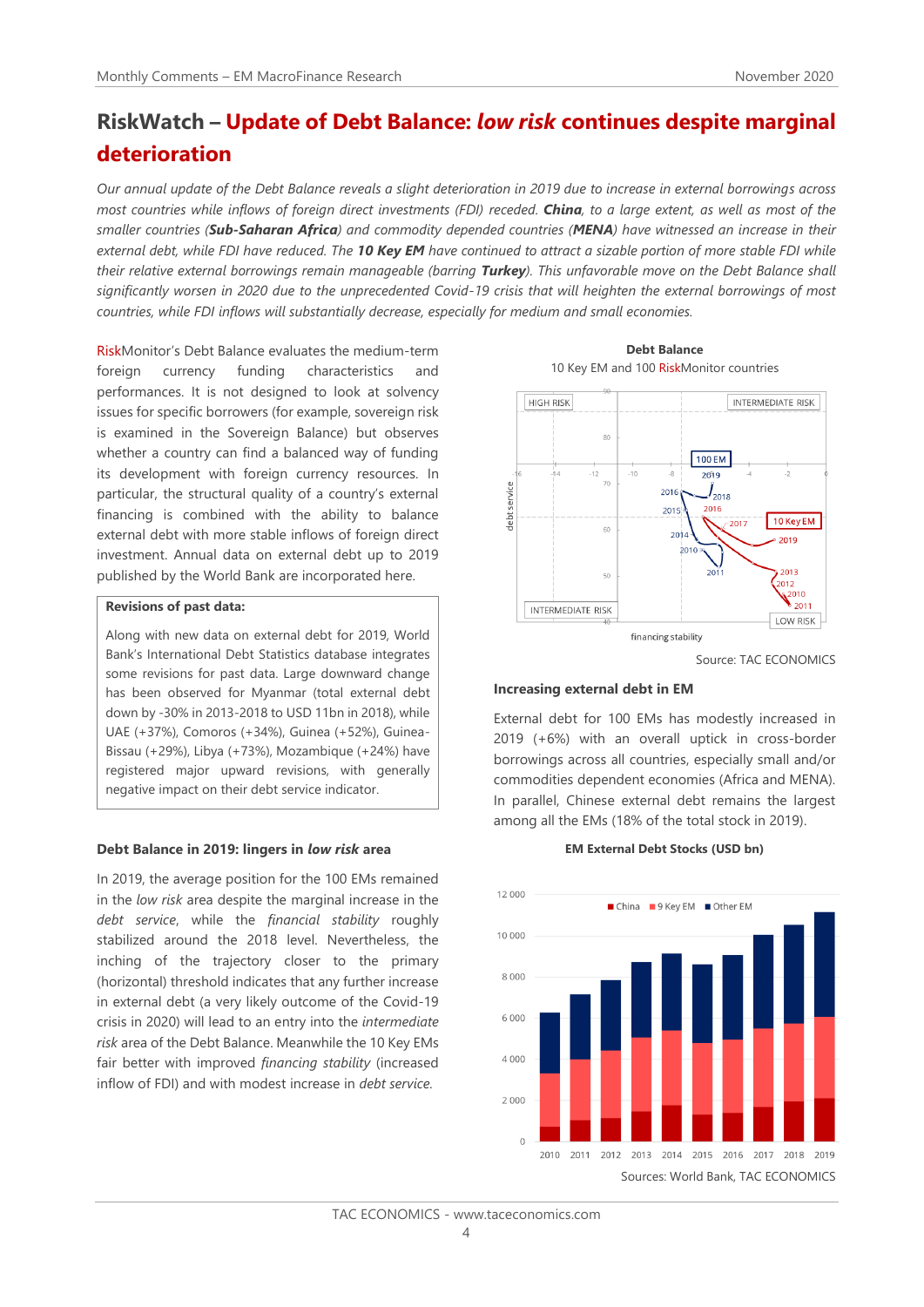Meanwhile, international trade conditions degraded in 2019 (-4% y/y for 100 EMs) because of the persistent trade tensions between US and China. However, going into 2020, most of the data and its analysis in 2019 would dwarf in comparison to the jolt to the international trading system and the likely skyrocketing of external debt by the EMs to combat the unprecedented impact of Covid-19. Corporates and sovereigns would be highly challenged and their debt sustainability will be tested, especially for the medium and small economies (**Chile**, **Colombia**, **Ukraine**, **Ivory Coast**, **Niger**, **Mali**, **Senegal**) that already have sizeable borrowings from multilateral institutions.

When looking at stock of external debt as a percentage of GDP, we observe:

- 1) There is a large divergence among EMs based on their size. The **50 Smallest** and the **30 Mid-Size** have significantly larger share of external debt to GDP than the **10 Key EM** and the **Next 10**. Smaller EMs will tend to have less developed domestic debt markets and higher share of funding from multilateral financial institutions.
- 2) External debt to GDP ratios have increased in LatAm, Africa and MENA regions, but have remained relatively stable in Europe and Asia, the latter being much less exposed to non-resident creditors.



#### **External Debt Stock (% of GDP)** by region and by country's size

Source: TAC ECONOMICS

#### **FDI inflows dwindled, mainly on China's account**

The rebound in FDI witnessed in 2018 was reversed in 2019 predominantly due to the contraction in FDI flows to China (-33%) given the uncertainties surrounding the trade war with the US. While direct investments into the 9 Key EMs improved marginally (8%), FDI inflows in intermediate and smaller EMs, especially in Africa, contracted. This falling trend in global FDI to EMs will be

significantly exacerbated in 2020 due to the unprecedented economic impact of Covid-19 crisis.



#### **Wide dispersion among EMs and rocky path ahead**

The following graphs present a snapshot of 100 EMs' latest position on the Debt Balance, and decennial trend for each group and region. Some noticeable observations that emerge are:

- 1) Five countries (**Angola**, **Argentina, Qatar**, **Tunisia**, and **UAE**) are located in the *high risk* quadrant in 2019, with only Tunisia entering the most unfavorable area due to degradation of *financing stability* to an insufficient level.
- 2) On the bottom-left *intermediate risk* quadrant, countries witnessing persistent (geo)political tensions (**Libya**, **Iran**, **Venezuela**, **Yemen**) exhibit low levels of external debt and also unsurprisingly fail to attract FDIs inflows.
- 3) Most of the **10 Key EM** continue to be best placed in *low risk* quadrant (or closed to main risk threshold like **South Korea**, **Poland**, and **Turkey**) given the fact they attract considerable FDI inflows and retain manageable external debt levels.
- 4) Meanwhile among the EM groups; *debt service* in **MENA** countries (most of which are commodity dependent) has been on the raise over the years while *financing stability* remained subpar.
- 5) **Europe** remained in the *intermediate risk* area on average, due to combination of excessive external indebtedness and strong *financing stability*.
- 6) While **Asia**, **Sub-Saharan Africa** and **Latin America** are all placed in *low risk quadrant,* Asia has the most favorable move with improving *financing stability* and still comfortable level of *debt service*.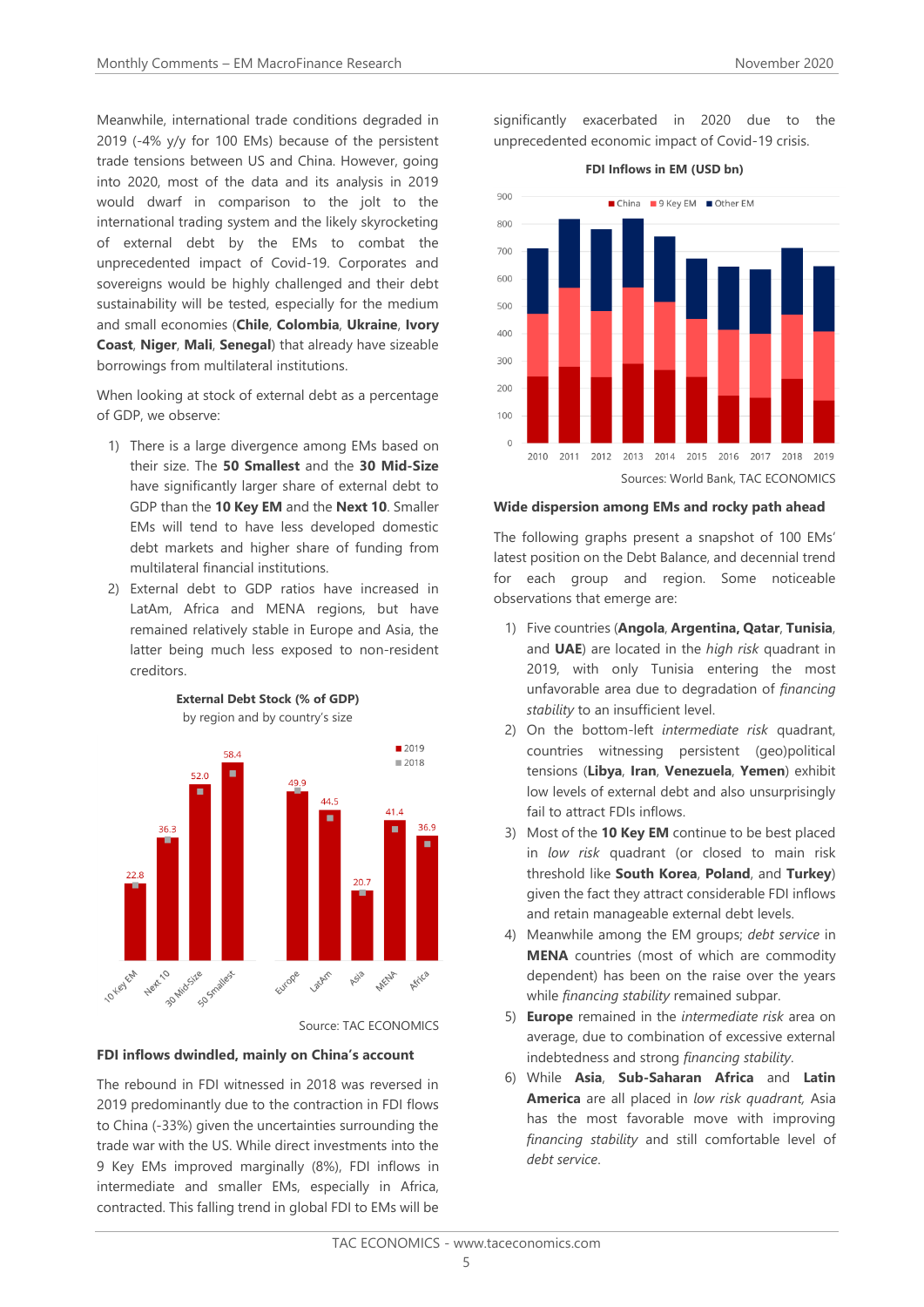

#### **Debt Balance by Country - 2019**

Source: TAC ECONOMICS



**Debt Balance by Group**





Source: TAC ECONOMICS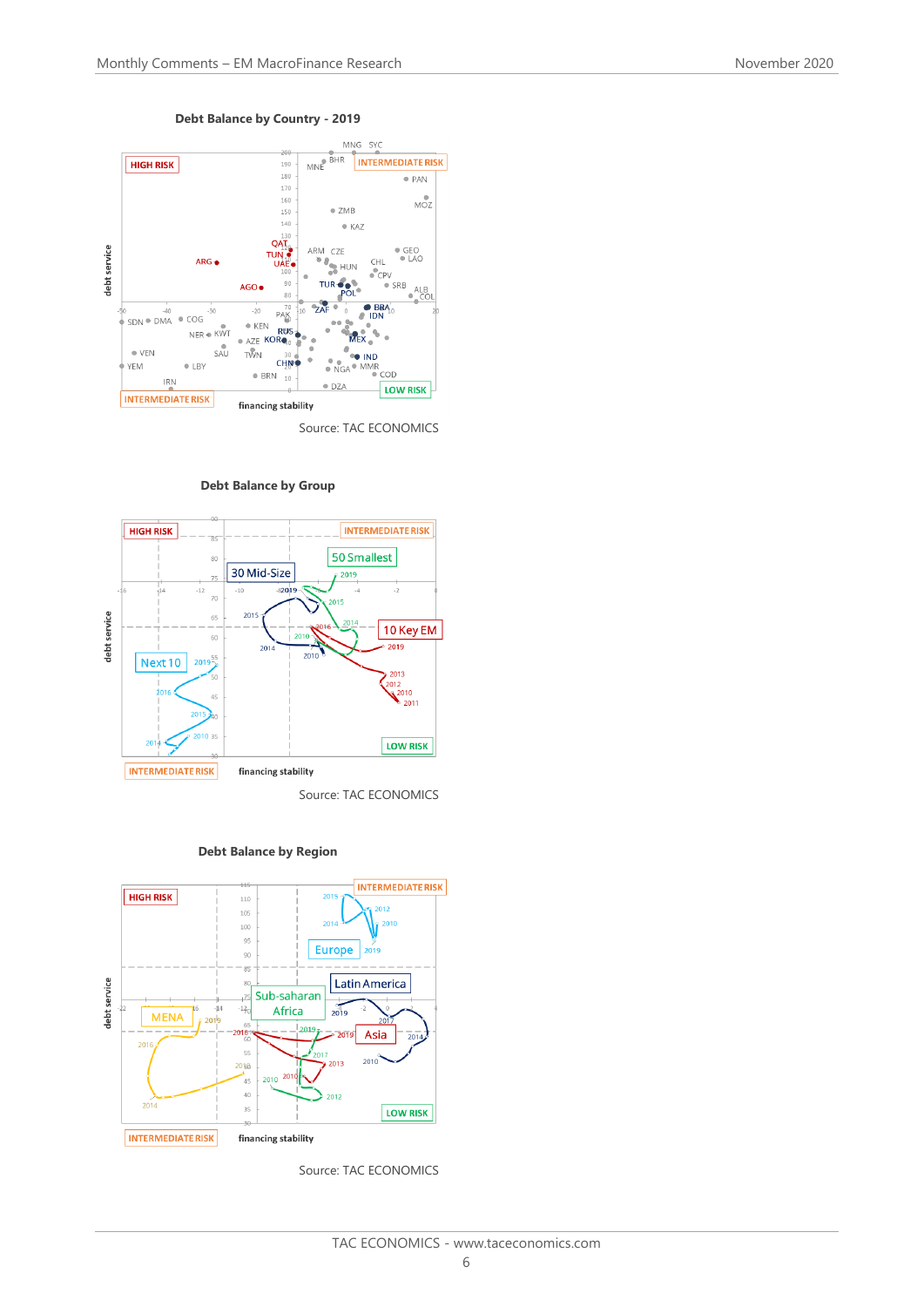## **Global Credit Risk, Covid-19 & Country Risk Premium Heatmap**

List of 100 countries by ISO3 Code alphabetic order

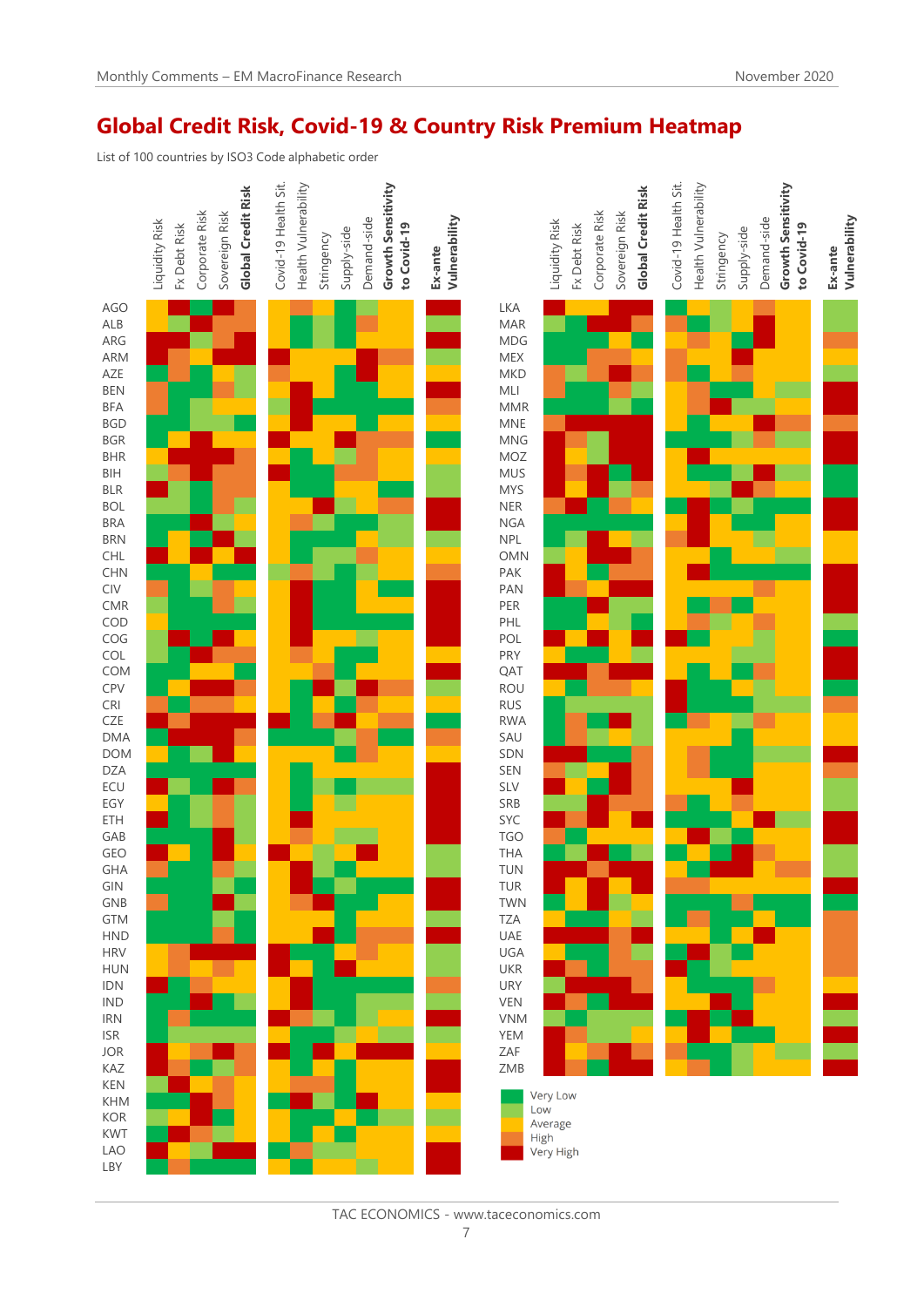# **Appendices**

| <b>ISO 3 Code</b> | <b>Country Name</b> | <b>ISO 3 Code</b> | <b>Country Name</b> | <b>ISO 3 Code</b> | <b>Country Name</b> |
|-------------------|---------------------|-------------------|---------------------|-------------------|---------------------|
| <b>AGO</b>        | Angola              | <b>GHA</b>        | Ghana               | <b>OMN</b>        | Oman                |
| ALB               | Albania             | <b>GIN</b>        | Guinea              | <b>PAK</b>        | Pakistan            |
| ARG               | Argentina           | <b>GNB</b>        | Guinea Bissau       | <b>PAN</b>        | Panama              |
| <b>ARM</b>        | Armenia             | <b>GTM</b>        | Guatemala           | <b>PER</b>        | Peru                |
| AZE               | Azerbaijan          | <b>HND</b>        | Honduras            | PHL               | Philippines         |
| <b>BEN</b>        | <b>Benin</b>        | <b>HRV</b>        | Croatia             | <b>POL</b>        | Poland              |
| <b>BFA</b>        | <b>Burkina Faso</b> | <b>HUN</b>        | Hungary             | <b>PRY</b>        | Paraguay            |
| <b>BGD</b>        | Bangladesh          | <b>IDN</b>        | Indonesia           | QAT               | Qatar               |
| <b>BGR</b>        | <b>Bulgaria</b>     | <b>IND</b>        | India               | <b>ROU</b>        | Romania             |
| <b>BHR</b>        | <b>Bahrein</b>      | <b>IRN</b>        | Iran                | <b>RUS</b>        | Russia              |
| <b>BIH</b>        | <b>Bosnia</b>       | <b>ISR</b>        | Israel              | <b>RWA</b>        | Rwanda              |
| <b>BLR</b>        | <b>Belarus</b>      | <b>JOR</b>        | Jordan              | SAU               | Saudi Arabia        |
| <b>BOL</b>        | <b>Bolivia</b>      | <b>KAZ</b>        | Kazakhstan          | <b>SDN</b>        | Sudan               |
| <b>BRA</b>        | <b>Brazil</b>       | <b>KEN</b>        | Kenya               | <b>SEN</b>        | Senegal             |
| <b>BRN</b>        | <b>Brunei</b>       | <b>KHM</b>        | Cambodia            | <b>SLV</b>        | El Salvador         |
| <b>CHL</b>        | Chile               | <b>KOR</b>        | Korea               | SRB               | Serbia              |
| <b>CHN</b>        | China               | <b>KWT</b>        | Kuwait              | <b>SYC</b>        | Seychelles          |
| CIV               | Cote d'Ivoire       | <b>LAO</b>        | Laos                | <b>TGO</b>        | Togo                |
| <b>CMR</b>        | Cameroon            | <b>LBY</b>        | Libya               | <b>THA</b>        | Thailand            |
| COD               | DR Congo            | <b>LKA</b>        | Sri Lanka           | <b>TUN</b>        | Tunisia             |
| COG               | Rep. of Congo       | <b>MAR</b>        | Morocco             | TUR               | Turkey              |
| COL               | Colombia            | <b>MDG</b>        | Madagascar          | <b>TWN</b>        | Taiwan              |
| <b>COM</b>        | Comoros             | <b>MEX</b>        | Mexico              | <b>TZA</b>        | Tanzania            |
| CPV               | Cape Verde          | <b>MKD</b>        | N. Macedonia        | <b>UAE</b>        | <b>UAE</b>          |
| <b>CRI</b>        | Costa Rica          | MLI               | Mali                | <b>UGA</b>        | Uganda              |
| <b>CZE</b>        | Czech Rep.          | <b>MMR</b>        | Myanmar             | <b>UKR</b>        | Ukraine             |
| <b>DMA</b>        | Dominica            | <b>MNE</b>        | Montenegro          | <b>URY</b>        | Uruguay             |
| <b>DOM</b>        | Dominican Rep       | <b>MNG</b>        | Mongolia            | <b>VEN</b>        | Venezuela           |
| <b>DZA</b>        | Algeria             | <b>MOZ</b>        | Mozambique          | <b>VNM</b>        | Vietnam             |
| ECU               | Ecuador             | <b>MUS</b>        | Mauritius           | YEM               | Yemen               |
| EGY               | Egypt               | <b>MYS</b>        | Malaysia            | <b>ZAF</b>        | South Africa        |
| <b>ETH</b>        | Ethiopia            | <b>NER</b>        | Niger               | ZMB               | Zambia              |
| GAB               | Gabon               | <b>NGA</b>        | Nigeria             |                   |                     |
| <b>GEO</b>        | Georgia             | <b>NPL</b>        | Nepal               |                   |                     |

### **Appendix 1: List of 100 countries by ISO3 Code alphabetic order**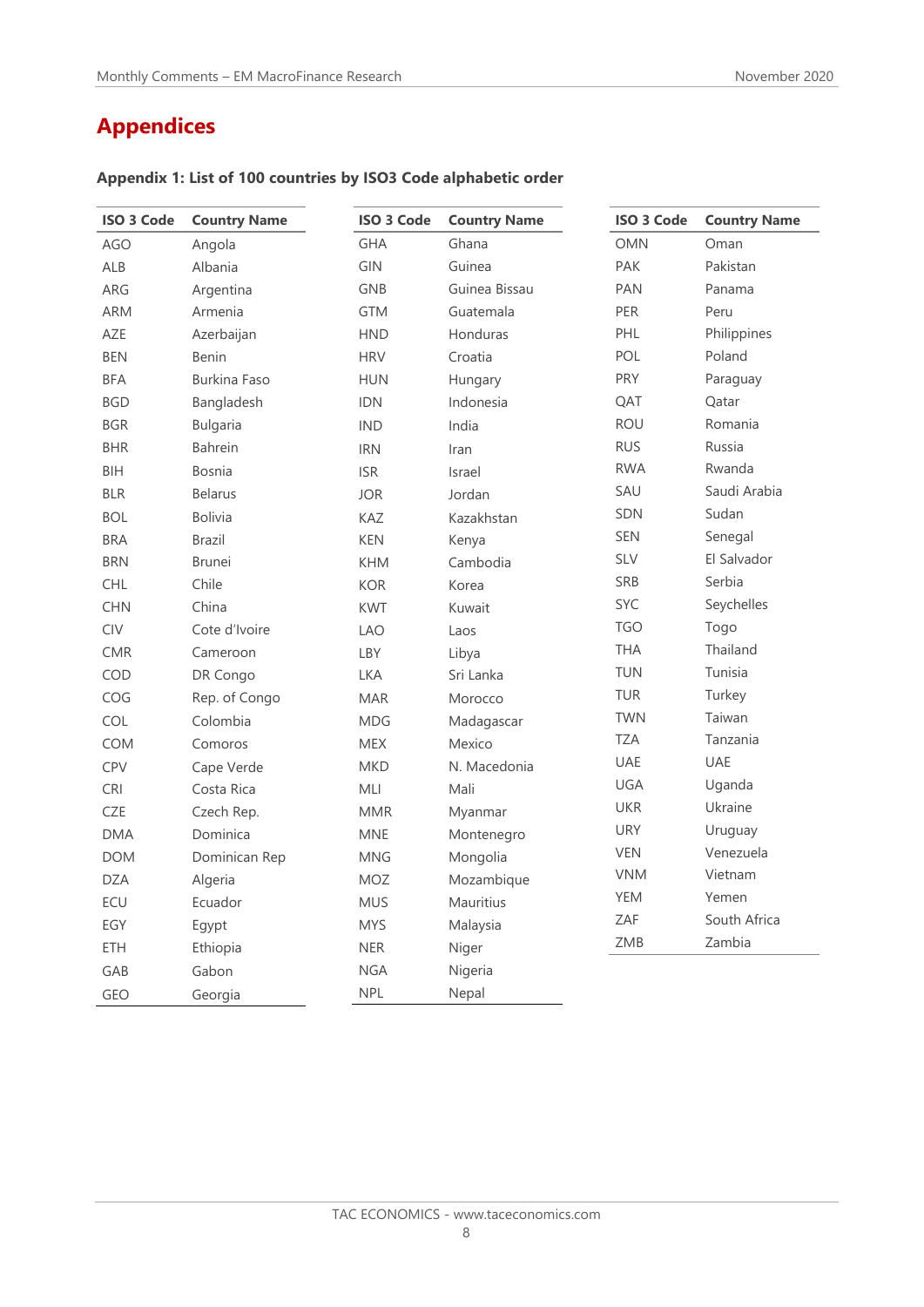### **Appendix 2: List of 100 countries monitored by region**

| Eastern & Central Europe, CIS (19) |                 |            |              |  |
|------------------------------------|-----------------|------------|--------------|--|
| ALB                                | Albania         | KAZ        | Kazakhstan   |  |
| <b>ARM</b>                         | Armenia         | <b>MNE</b> | Montenegro   |  |
| AZE                                | Azerbaijan      | MKD        | N. Macedonia |  |
| <b>BLR</b>                         | <b>Belarus</b>  | POL        | Poland       |  |
| BIH                                | Bosnia          | <b>ROU</b> | Romania      |  |
| <b>BGR</b>                         | <b>Bulgaria</b> | <b>RUS</b> | Russia       |  |
| <b>HRV</b>                         | Croatia         | <b>SRB</b> | Serbia       |  |
| CZE                                | Czech Rep.      | TUR        | Turkey       |  |
| GEO                                | Georgia         | <b>UKR</b> | Ukraine      |  |
| <b>HUN</b>                         | Hungary         |            |              |  |
|                                    |                 |            |              |  |

| Latin America (18) |               |            |                    |  |
|--------------------|---------------|------------|--------------------|--|
| ARG                | Argentina     | <b>SLV</b> | <b>FI Salvador</b> |  |
| <b>BOL</b>         | Bolivia       | <b>GTM</b> | Guatemala          |  |
| <b>BRA</b>         | Brazil        | <b>HND</b> | Honduras           |  |
| CHI.               | Chile         | <b>MEX</b> | Mexico             |  |
| COL.               | Colombia      | <b>PAN</b> | Panama             |  |
| <b>CRI</b>         | Costa Rica    | <b>PRY</b> | Paraguay           |  |
| <b>DMA</b>         | Dominica      | <b>PFR</b> | Peru               |  |
| DOM                | Dominican Rep | URY        | Uruguay            |  |
| ECU                | Ecuador       | <b>VEN</b> | Venezuela          |  |

| Asia (18)  |            |            |             |  |
|------------|------------|------------|-------------|--|
| <b>BGD</b> | Bangladesh | <b>MNG</b> | Mongolia    |  |
| <b>BRN</b> | Brunei     | <b>MMR</b> | Myanmar     |  |
| KHM        | Cambodia   | <b>NPL</b> | Nepal       |  |
| <b>CHN</b> | China      | PAK        | Pakistan    |  |
| <b>IND</b> | India      | PHL        | Philippines |  |
| IDN        | Indonesia  | LKA        | Sri Lanka   |  |
| KOR        | Korea      | <b>TWN</b> | Taiwan      |  |
| LAO        | Laos       | THA        | Thailand    |  |
| <b>MYS</b> | Malaysia   | VNM        | Vietnam     |  |

| Middle East & North Africa (15) |                |            |              |
|---------------------------------|----------------|------------|--------------|
| <b>DZA</b>                      | Algeria        | <b>MAR</b> | Morocco      |
| <b>BHR</b>                      | <b>Bahrein</b> | OMN        | Oman         |
| EGY                             | Egypt          | OAT        | Oatar        |
| <b>IRN</b>                      | Iran           | SAU        | Saudi Arabia |
| <b>ISR</b>                      | Israel         | TUN        | Tunisia      |
| <b>JOR</b>                      | Jordan         | UAE        | UAE          |
| <b>KWT</b>                      | Kuwait         | <b>YFM</b> | Yemen        |
| LBY                             | Libya          |            |              |
|                                 |                |            |              |
| Cuh-Saharan Africa (20)         |                |            |              |

| Sub-Sanaran Africa (30) |               |            |              |
|-------------------------|---------------|------------|--------------|
| <b>AGO</b>              | Angola        | MDG        | Madagascar   |
| BEN                     | Benin         | MLI        | Mali         |
| BFA                     | Burkina Faso  | <b>MUS</b> | Mauritius    |
| <b>CMR</b>              | Cameroon      | MOZ        | Mozambique   |
| <b>CPV</b>              | Cape Verde    | NER        | Niger        |
| <b>COM</b>              | Comoros       | NGA        | Nigeria      |
| COG                     | Rep. of Congo | RWA        | Rwanda       |
| COD                     | DR Congo      | <b>SEN</b> | Senegal      |
| <b>CIV</b>              | Cote d'Ivoire | <b>SYC</b> | Seychelles   |
| ETH                     | Ethiopia      | ZAF        | South Africa |
| GAB                     | Gabon         | <b>SDN</b> | Sudan        |
| GHA                     | Ghana         | TZA        | Tanzania     |
| <b>GIN</b>              | Guinea        | TGO        | Togo         |
| GNB                     | Guinea Bissau | UGA        | Uganda       |
| KEN                     | Kenya         | ZMB        | Zambia       |